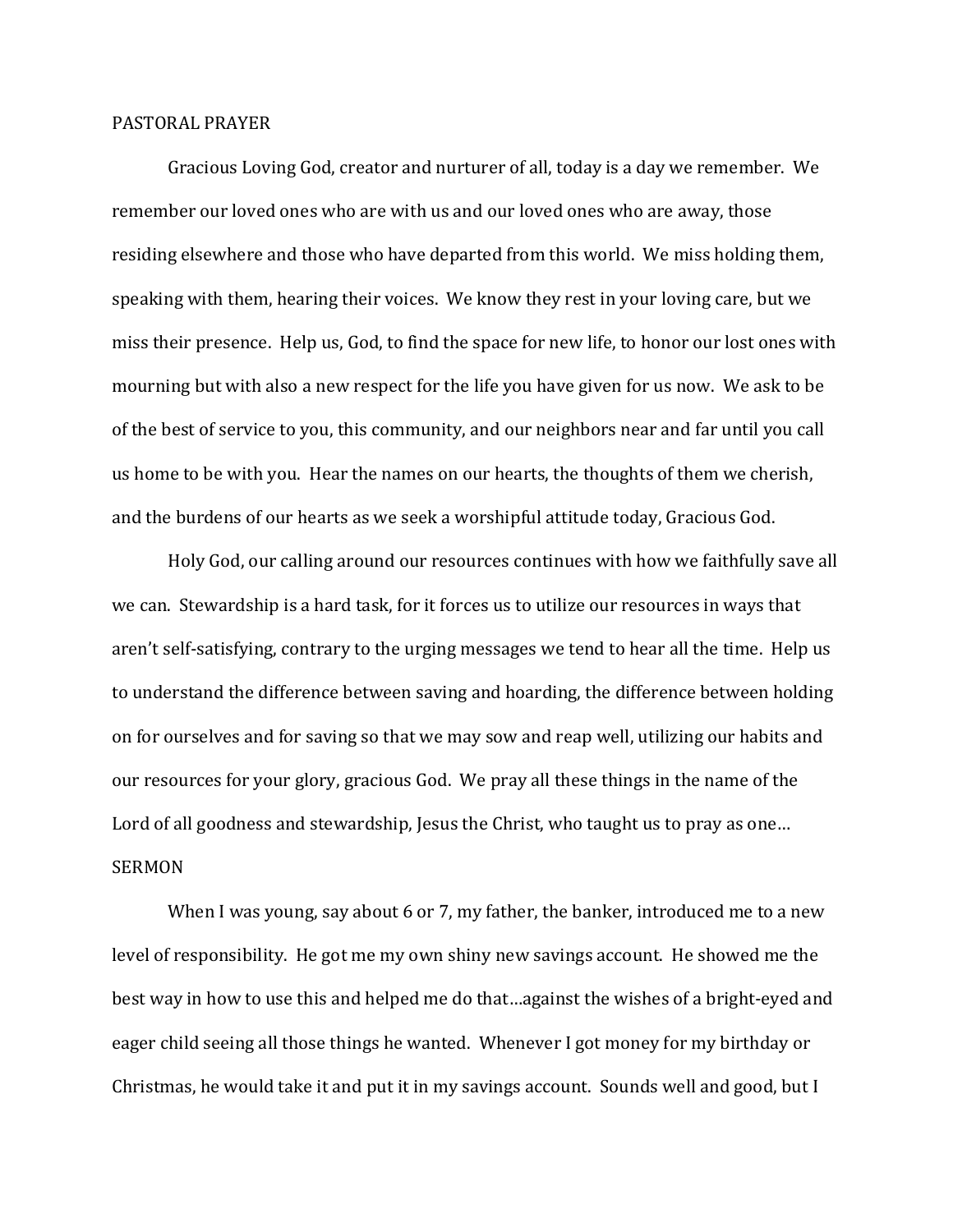was a kid. I had a lot of wants. I was annoyed that my money would be taken away from me. My parents said the money I saved I would be useful down the road; I could better use my money for things that I really wanted. And they were right. Looking back, that savings account taught me the importance of saving, for there were many things that I needed that money for later. It helped me go with my high school music colleagues to Europe. I was able to be more faithful to myself and to others because I saved money, not spending it on the latest toy. It took strength on my part and a little swallowing of my pride. This was one time that my parents definitely knew what was best, and I'm grateful to them for it. It was a great time for me to start learning how to "save all I can."

Last week, we charted the course of stewardship with John Wesley. His sermon, "The Use of Money," set out three principles of faithful stewardship: "Gain All You Can, Save All You Can, and Give All You Can" in order that we might best glorify God. The message then is the same as today. The first part, "Gain All You Can," is not about being selfish, no matter how it sounds; it is the calling to utilize our God-given ability to work to earn, but never at the expense of our and others' wellbeing. The second part can sound just as selfish. "Save all you can." He isn't talking about eternal salvation here or a grand vision of evangelism. That's not the tone of the conversation: we're talking about our money and things. In the same way, it sounds obvious what his message could be. Hoard, keep. Don't spend. Only buy on discount or don't buy at all. But this isn't about accumulating treasures. As we said last week, the one who dies with the most toys…still dies. Just like the first part, "Save All You Can" has nuance. It ultimately focuses on glorifying our Creator. Let us learn how we can "save all we can" in scripture, Wesley's sermon, and today's world.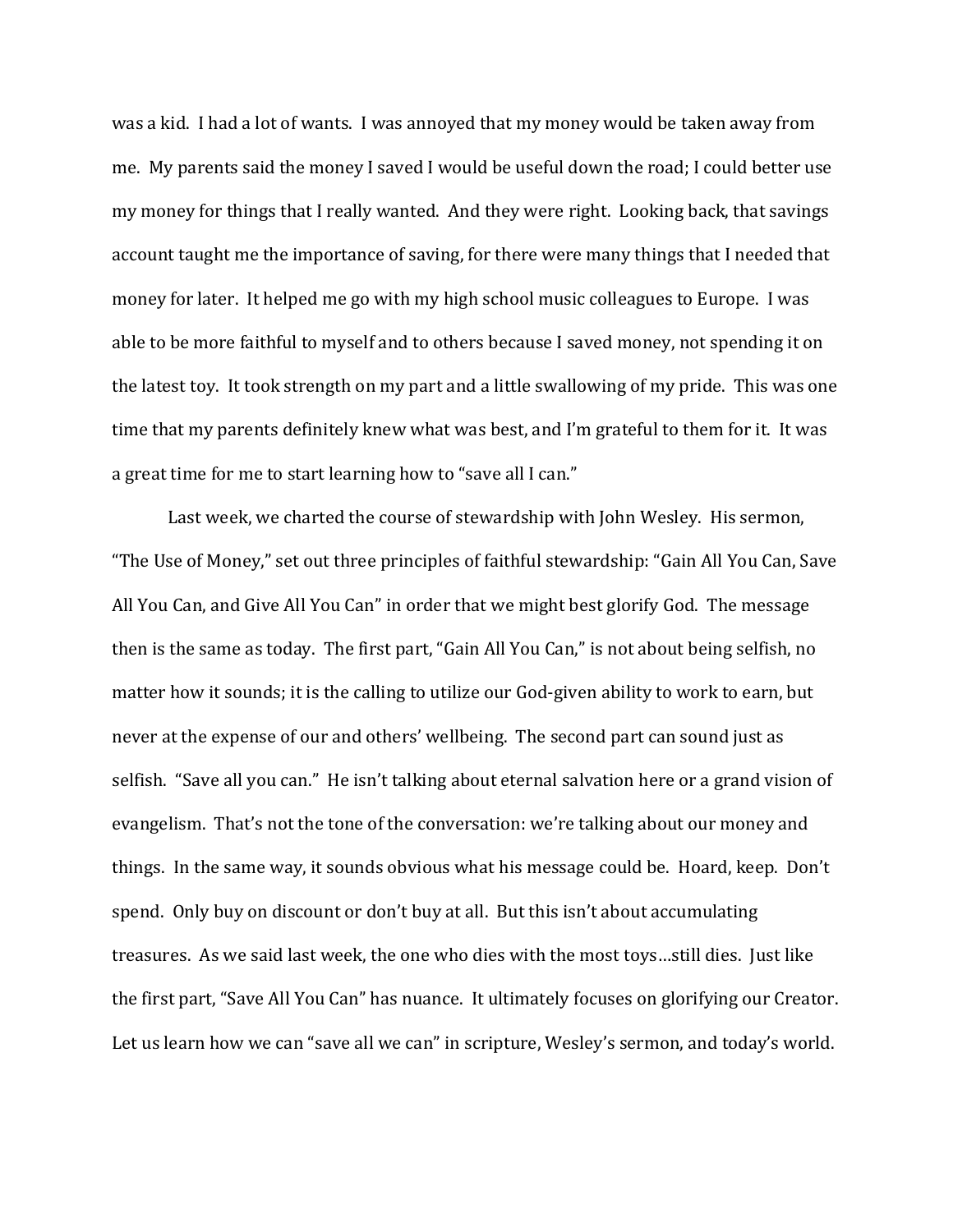We return to our scripture lessons to find new wisdom for this week. Scripture doesn't speak to the wisdom of saving so much, but we can still discern a good theological course from the Apostle Paul's words. What we understand is the wisdom of cultivating good habits. Our passage from 2 Corinthians speaks of good stewardship, and while not directly speaking toward saving, the wisdom still applies: "The one who sows sparingly will also reap sparingly, and the one who sows bountifully will also reap bountifully." You reap what you sow. If you sow a life of saving, you will reap the rewards of saving. If you sow a life of spending, you will reap the rewards of that spending. One of these is long term; the other is much more short term. The second part of the scripture has more wisdom as well: "Each of you must give as you have made up your mind, not reluctantly or under compulsion, for God loves a cheerful giver." We could easily substitute the word "save" in place of "give" here just as readily, and the wisdom sticks. Scripture has a viewpoint on our habits: we find the rewards of what we invest in, and we must be committed to those principles as much as possible, not under duress but with joyfulness. And now we must see how these fruits shape up with Wesley's viewpoint and our messed-up but blessed world.

There's a phrase that describes how we deal with a lot of problems in today's age, and I'm sure you've heard it: retail therapy. We solve our bad feelings through purchasing new items. Life is not going well; this day has been a pain, and I need to escape. So where's the great escape? The mall. The stores on the Internet. Using that credit card to the max. I confess that I've fallen into the trap of "Retail Therapy" myself. You find that thing that makes you feel good right now, and you just buy it; forget budgets and savings. It's all about right now. You get the "buying high, "it lasts for a while, then you're right back where you started. Retail Therapy is a simple "feel good" approach that doesn't really solve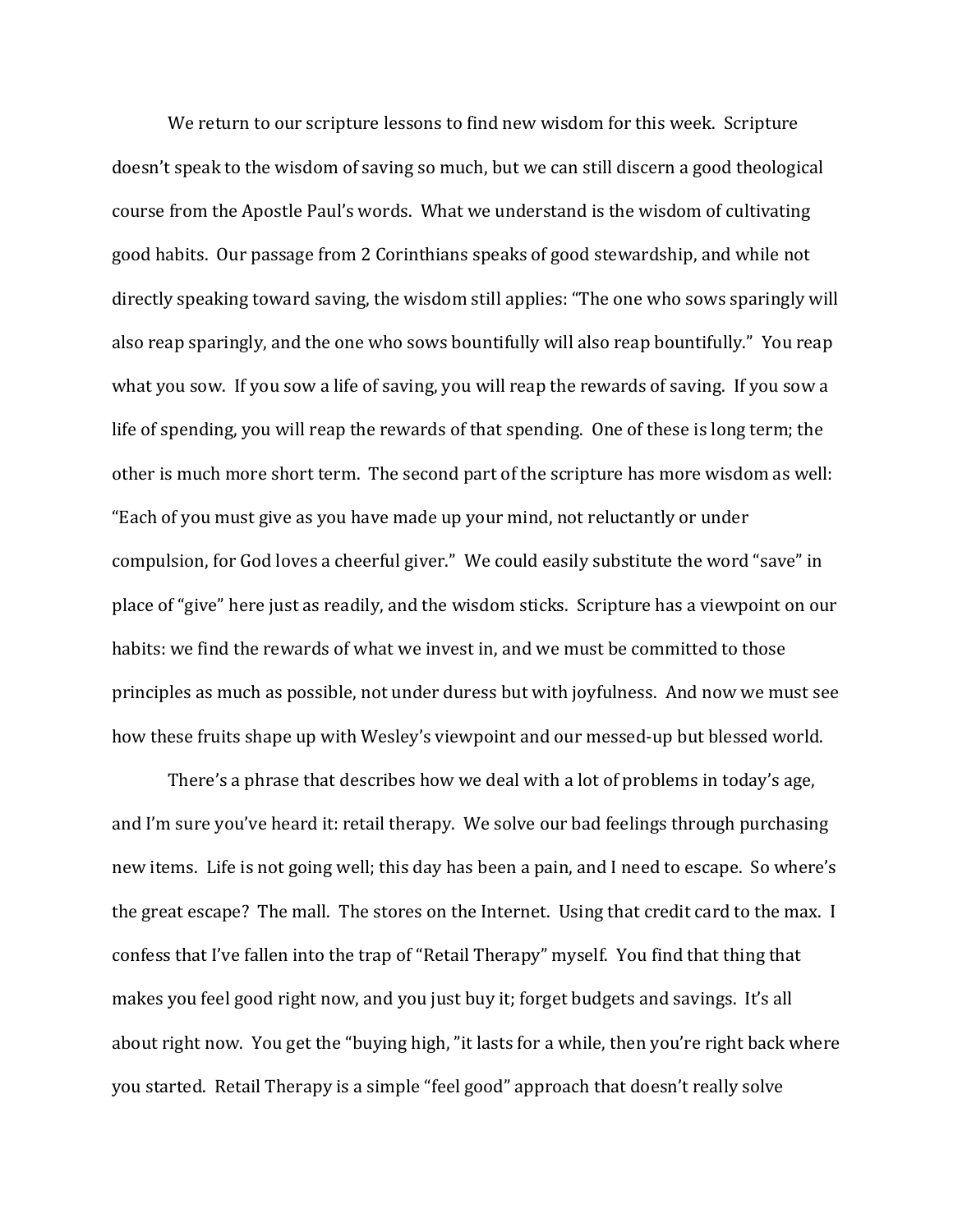anything. It's a nice distraction, but the next day, you find that your bank account is emptier, what you got isn't as satisfying as it was, and the problems you were avoiding remain unresolved. Like candy, it's satisfying for a moment but leads to pain later.

I think one of the first things we hear in this message is that of getting a good deal. Man, I love getting a good deal, to get that 20 or 25% off deal makes a purchase work out so well. But we live in a world that abuses the principle too much or ignores it altogether. The sale can become the point when it should not. We can easily go to extremes, especially in the season we enter into. Christmas easily shifts from the wonderment of God becoming a human being to getting more stuff. I've heard of lines hundreds of people long to get into the Wal-Mart or Best Buy on Thanksgiving or Black Friday so they can catch that super, once-in-a-lifetime deal. Once those doors open, every year, guaranteed, there is the story of someone somewhere who dies from the injuries of a stampede. It sickens me that it doesn't sicken us more. We, in today's world, value saving that five, ten, one-hundred dollars more than another human being's life. "Black Friday" can easily become the path to idolatry, as we lift up "saving all we can" to a disturbing extreme. "Save all you can" is the mean to an end, not an end in itself. And this means to an end has wide reaching implications.

When we shift to "saving all we can," Wesley's sermon delivers a clear message regarding this means to an end: it's not about pleasing ourselves. It's not about saving for its own sake; it's about saving for the greater glory of God and the service of those around us. We can save toward something important down the road. That is good overall stewardship, but that's not the main point of his sermon. It's more about better use of our resources now. Wesley explains that the way to spend is to get only the things that we need. As he says, "Do not waste any part of so precious a talent merely in gratifying the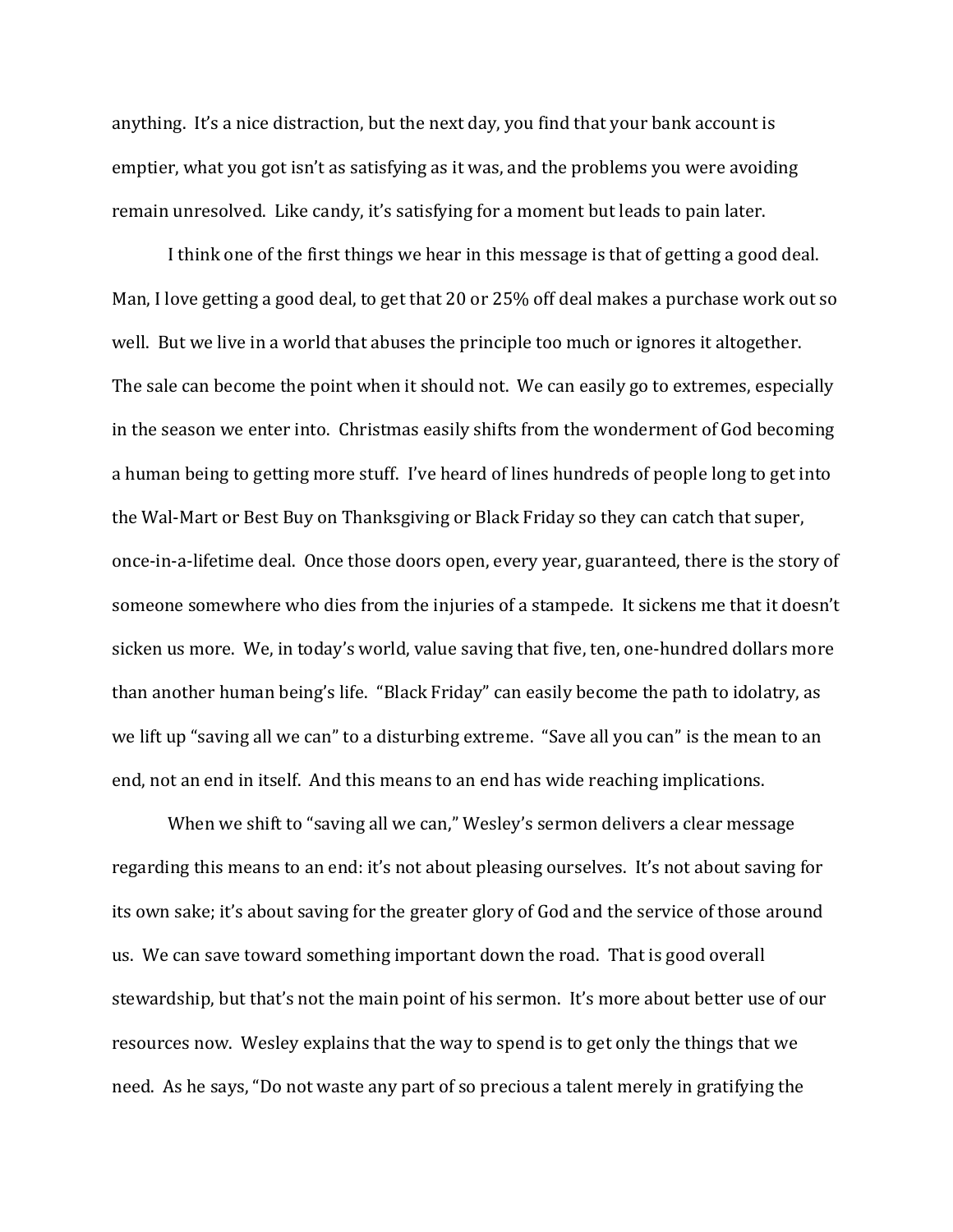desire of the eye by superfluous or expensive apparel, or by needless ornaments. Waste no part of it in curiously adorning your houses in superfluous or expensive furniture; in costly pictures, painting, gilding books; in elegant (rather than useful) gardens." Spending for the sake of spending, for the sake of getting things that only please the eyes, feels good but leaves us wanting more, as opposed to when we buy something we really need. The more you find yourself getting extra stuff, the more your appetite will grow, he says. Do you need that extra pair of shoes that makes you look great? Do we need another set of china when the ones that we have do well? Do we need a new piece of furniture that will finally pull the room together? Or are these things distracting to our main purpose in life? Wesley says the latter; the accumulation of stuff becomes its own goal, and God is not in that goal.

Spending money is one unfaithful end of the spectrum. The other end is something newer to our age of plenty: hoarding, saving things just for the sake of saving. This was one lesson I had to learn, and it was a hard one. I was in the "I may as well just keep it" camp. You never knew when something could be of use later. All my receipts, little mementos, every piece of clothing, I wanted to keep it all because, well, why should I donate it when it could still be of use? Then I met this woman who changed it all for me. I think you know whom I'm talking about. My wife is the complete opposite of that mentality. It's about keeping what you need and the things that truly have special meaning. If you haven't worn that piece of clothing in a year, then it is time to give it to someone who can really use it. And I did. Some of it was necessary when we moved together, but I learned to separate what was truly of use and what was just accumulating dust. It is not faithful to keep things when they could be of use to another who needs what we consider "extra."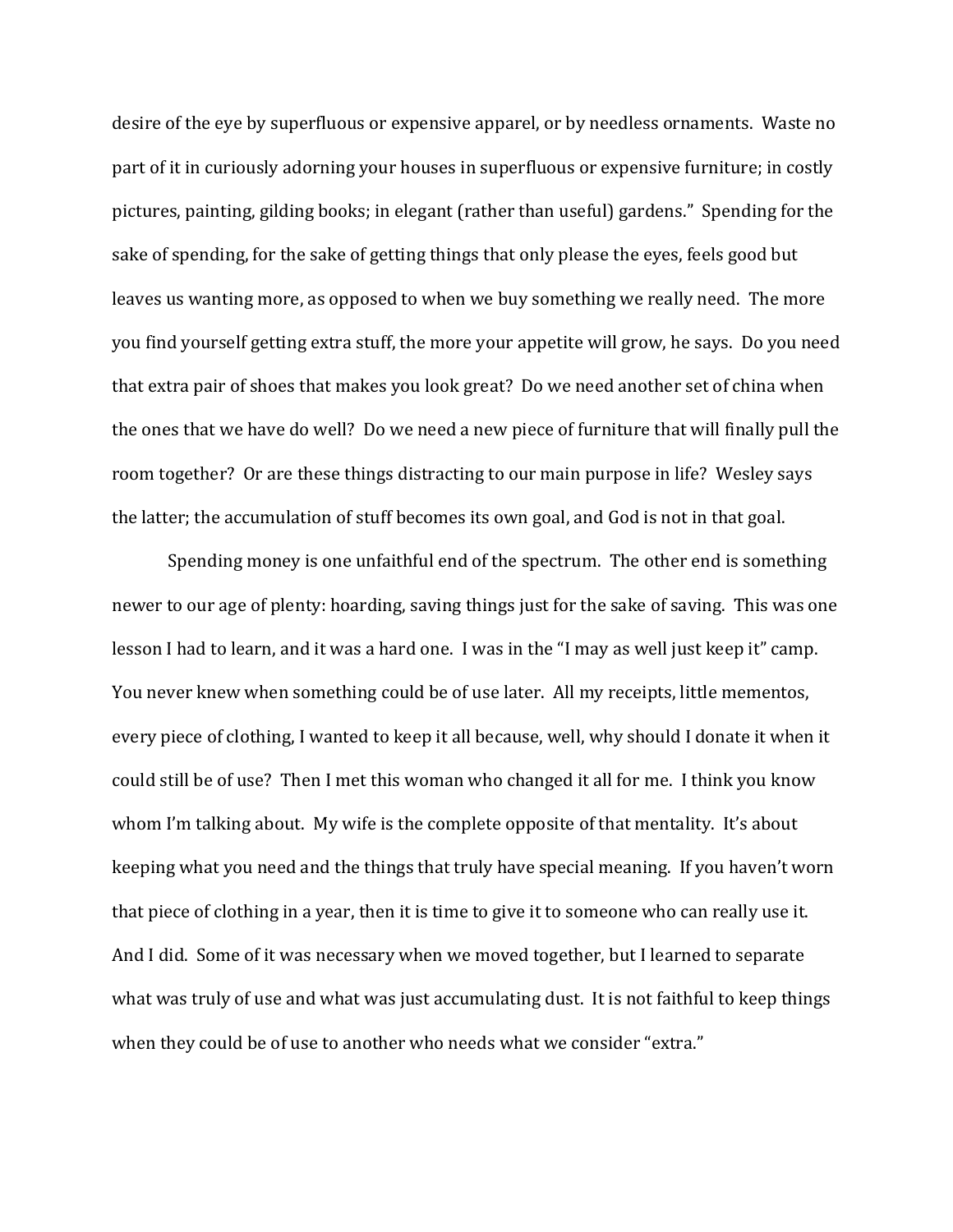Wesley's idea of "save all you can" applies here just as much in the reverse. Any extreme does not factor into our service. If we take saving to the extreme, then we separate ourselves from God just as much as we do when we keep spending. Stuff has become an end in itself, the keeping, the maintaining, the storage, and so forth. Does anyone really ever NEED to have an additional storage unit, except in certain circumstances? They become monuments to the never-ending search for stuff. If you need it, why does it need to be in an extra storage unit? It doesn't really make sense. Remember, as someone once put it, you cannot carry a U-Haul right behind a hearse. All of our stuff, like us, has a limited life span. Accumulating stuff for the sake of accumulating stuff has a way of taking our eyes off God, and when we do, we lose the meaning of it all.

This topic is, like almost everything else in Christianity, all about the faithful middle ground. If we spend just to spend, then we have lost the point of it all. If we hoard just to keep things, then we've lost the point too. There is a faithful middle space between spending and hoarding. God gives us the ability to attend to all of our needs and attend to some, but not all, of our wants. We spend to satisfy our needs, to take care of ourselves with what we need. When we focus on needs, we can address ours and address the other's. When our focused on wants, we think about ourselves, and God has no room to come in.

I won't lie, I struggle with this principle all the time. I love to buy new things, and I find a lot of affection in the giving and receiving of gifts…just so you all know, as my birthday is coming up. But in all seriousness, I hope you've noted how many times I've told you about my struggles because this is not an easy subject for me. I fail; I all too often focus on my wants and neglect my brother's and sister's needs. The wonderful thing is that every day is a new opportunity to grow, and we work this out together. My wife and I are